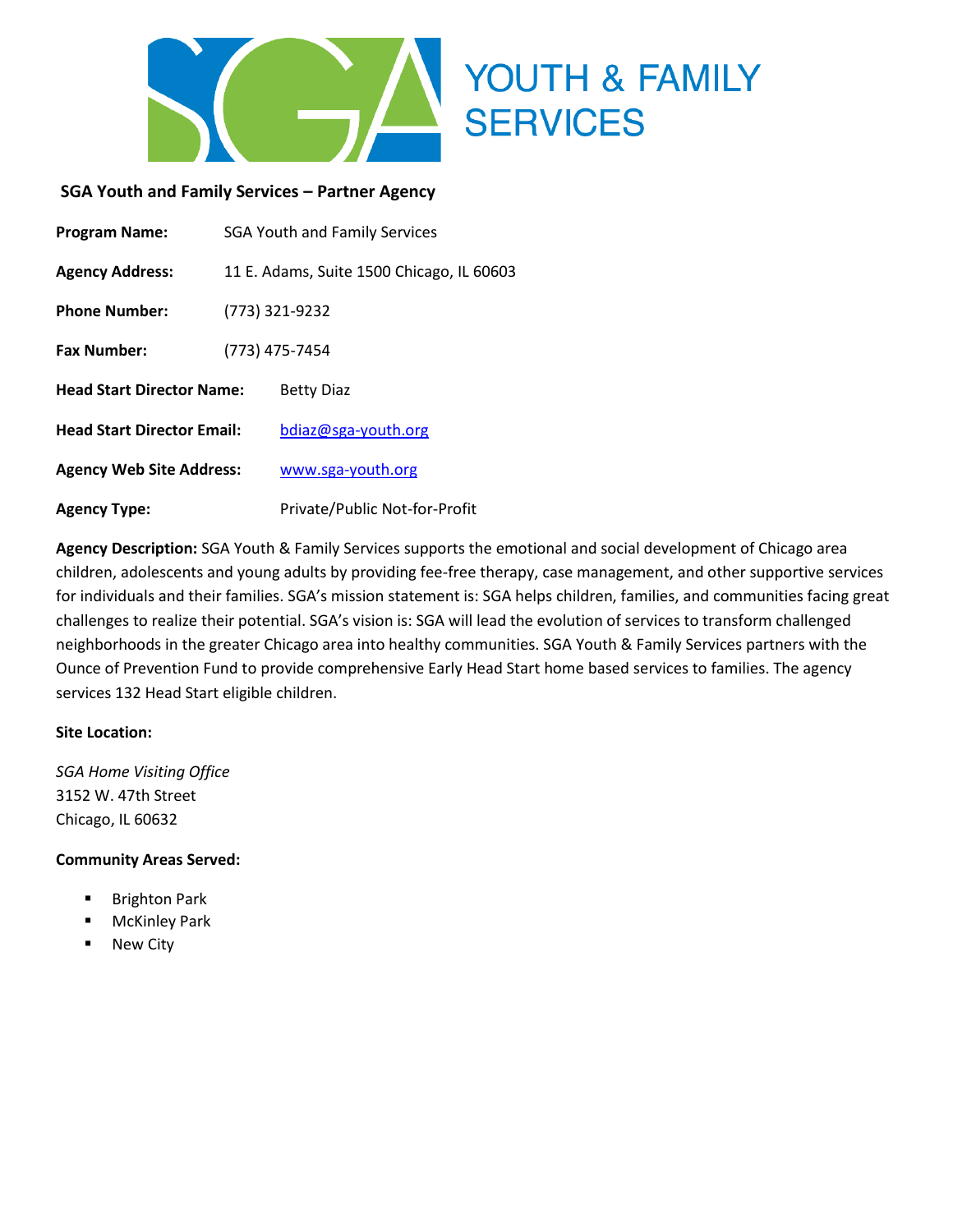### **Overall Grantee Budget 2018**

| <b>Public Fund</b>           |               | <b>Private Funds</b>       |         |
|------------------------------|---------------|----------------------------|---------|
| <b>Source</b>                | <b>Amount</b> | <b>Source</b>              | Amount  |
|                              |               | Individuals, Corporations, |         |
| Federal                      | \$1,084,213   | Foundations, etc.          | 140,248 |
| State                        |               | In-Kind                    | 188.914 |
| <b>Local School District</b> |               |                            |         |
| <b>Total</b>                 | \$1,084,213   | Total                      | 329,163 |

Total Public and Private Funds Received: \$1,413,376

#### **2018 Budget and Actual Expenditures**

Budget **Actual** 

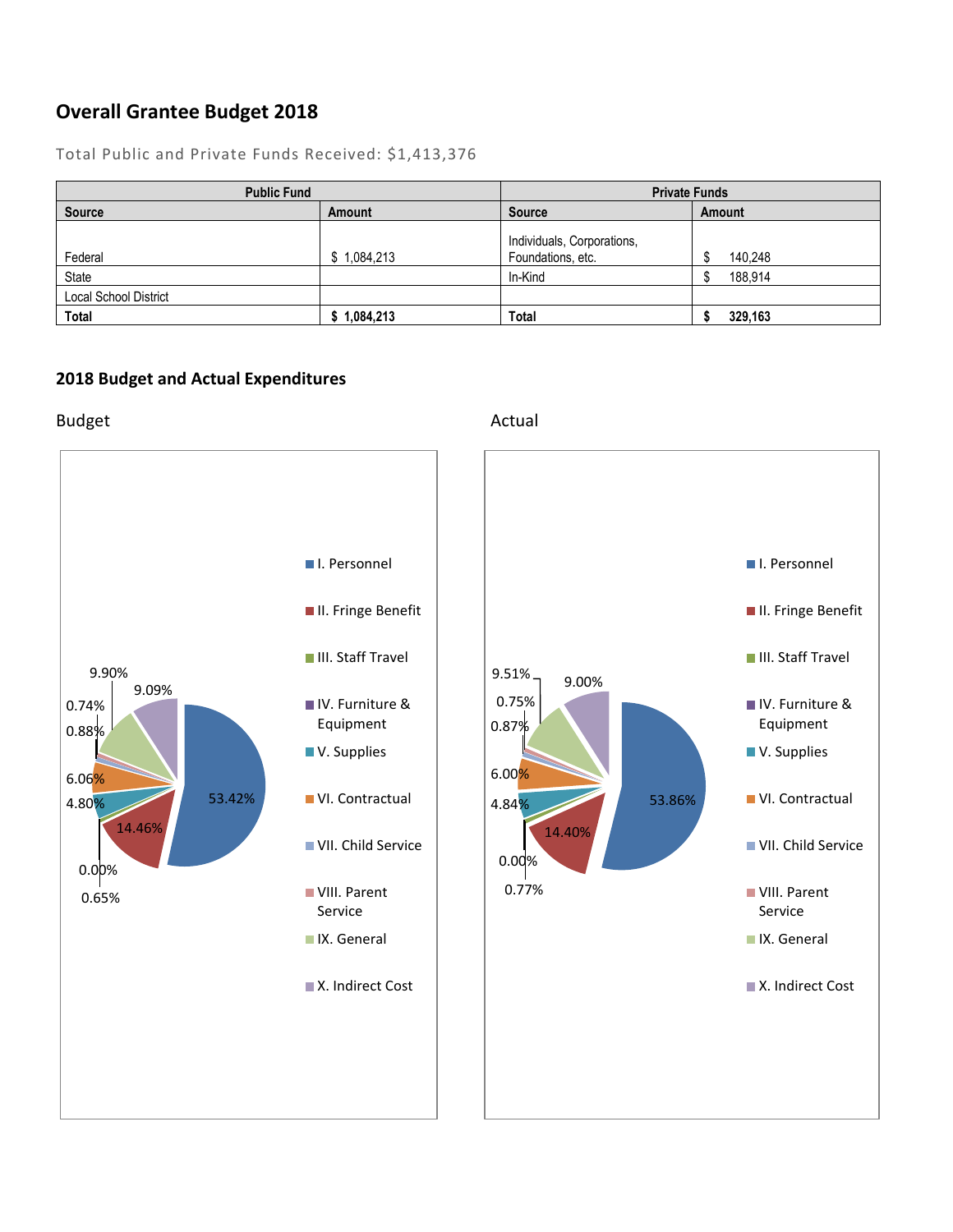# **Children and Families Served**

#### **Funded Enrollment: SGA-132**

Total Children Served: 175 Total Families Served: 150

Average monthly enrollment (as percentage of funded enrollment): 99.87%

| Number of Eligible Children in Community, ages 0-5 | 5.843 |
|----------------------------------------------------|-------|
| Percentage of Eligible Children Served in Agency   | 3.3%  |

# **Health**

**Percentage of enrolled children who received medical and dental exams**

| Percentage of enrolled children who<br>received medical and dental<br>exams | <b>Received Medical</b><br><b>Exams</b> | <b>Received Dental</b><br><b>Exams/ Oral Care</b> |
|-----------------------------------------------------------------------------|-----------------------------------------|---------------------------------------------------|
| SGA                                                                         | 76.68%                                  | 83.33%                                            |

## **Parental involvement in Directly Operated, Delegate and Partner Agencies**

#### *Parent Education Activities*

*Health:* SGA has a nurse consultant who assists the family support team in obtaining well child exams. Family Support Specialists track and monitor well child exams and dentals and make continuous efforts to contact parents to inform them of submission of well-child exams documentations or of upcoming exam that will be needed. The nurse consultant is also registered in I-Care to get immunization information for the children in the early and head start programs. The nurse also facilitates parent workshops around immunization and health. SGA's nutrition consultant monitors children's nutritional assessments. One-on-one sessions take place for children identified as under or over-weight. A nutritional plan is completed for all children over or under-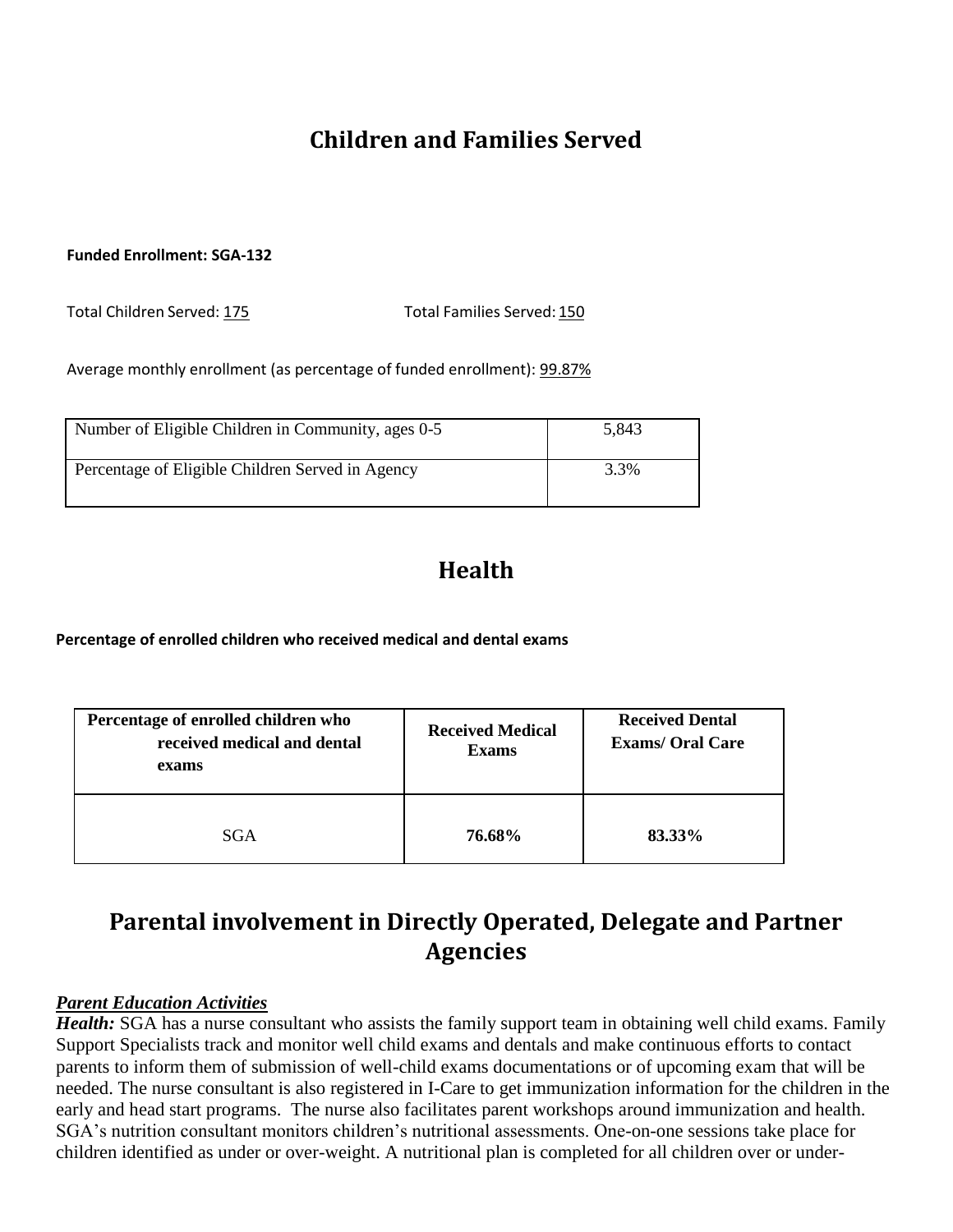weight. Meal Plans, information and resources are provided to parents. Nutrition consultant also facilitates parent workshops. This year, one of the parent workshops was healthy eating. Parents were able to partake in learning how to cook a healthy meal for their families. Parent really enjoyed learning how to make vegetables tasty and exciting for their children and learn how to have a balanced meal. SGA so partners with certified Hearing and Vision Technicians to complete hearing and vision assessments for children ages 3-5. Technicians are on site once a month to complete assessments for children 3-5. SGA staff were trained on how to complete OAE screenings on site. Staff are able to complete the OAE screening for children ages 0-3.

*Mental Health:* This year SGA Early and Head Start programs are working with a new mental health consultant that is more available to meet with parents and provide workshops. The new mental health consultant is fully bilingual. The mental health consultant is also conducting group socialization observations and providing feedback to the parent educators and education coordinator. Mental Health consultant follows up with all referrals. Our Mental Health Consultant also conducts socialization observations and provides feedback to the staff on how they can continue to support the families and children. Our Mental Health Consultant is available to meet with families for 3 sessions to provide mental health services. Our partnership with St. Anthony's Hospital is helpful in providing any additional mental health services needed. This year, Chicago Children's Advocacy Center was able to provide a parent workshop on sexual abuse, identifying signs and learning of available resources.

*Education and Literacy:* This past year SGA hosted two book fairs for parents. Parents were able to receive various books in their home language to encourage language and literacy development in their home. SGA also hosted our annual Story Book Event, where a literacy bus was brought on site to bring to life classic childhood stories. Children were able to explore story bus with hands-on activities and at the end of the event were read a book and received a book to take home. For the "Dia del Nino/Day of the Child", program hosted a literacy event with the theme of the story, "The Very Hungry Caterpillar". Children learned about growth and transitions and enjoyed the art and literacy activities of that day. Program also assures that at each home visit and socialization a book is read to the child. Parent educators continue to incorporate literacy activities during their individual home visits. These literacy activities continue to emphasize the importance of reading to children to foster literacy and word development. Program also utilizes the Teaching Strategies Gold Assessment tool to track child's progress towards school readiness goals. This assessment is completed three times a year. Child and program outcomes are shared with parents after each checkpoint period. Parent Educator works with the parent and child's outcomes to modify lesson planning to focus on areas where the child may need more focus on. The goal is to assure the child is developing at a school-ready level by the age of 5, when they are ready to transition. This year, 92% of children were meeting or exceeding in the area of literacy.

#### *Community and Social Services:*

Below is a list of partnerships: Dr. Linares- Medical Services Smile Lee Faces (Dentist Andrea Lacayo) - Dental Services Instituto del Progreso Latino- Adult Education Programs DCFS Recruitment Resource Department- Crisis Training/Resources Telpolchcalli School- Education Services Children Home + Aid- Education Programs Healthy Parents and Babies- Doula Services Latino Resource Institute of IL- Counseling Services/Latino Services Fussy Baby Network-Logan Square Neighborhood Association- Resources for families Brighton Park Community Council Universidad Popular- Counseling/ Education Services Chicago Lawn Public Library- Literacy Workshops Community Wellness Program of St. Anthony Hospital- Behavioral Referrals/Wellness Promotion Sinai Outreach Coalition Connectivity Network- Behavior and Wellness Promotion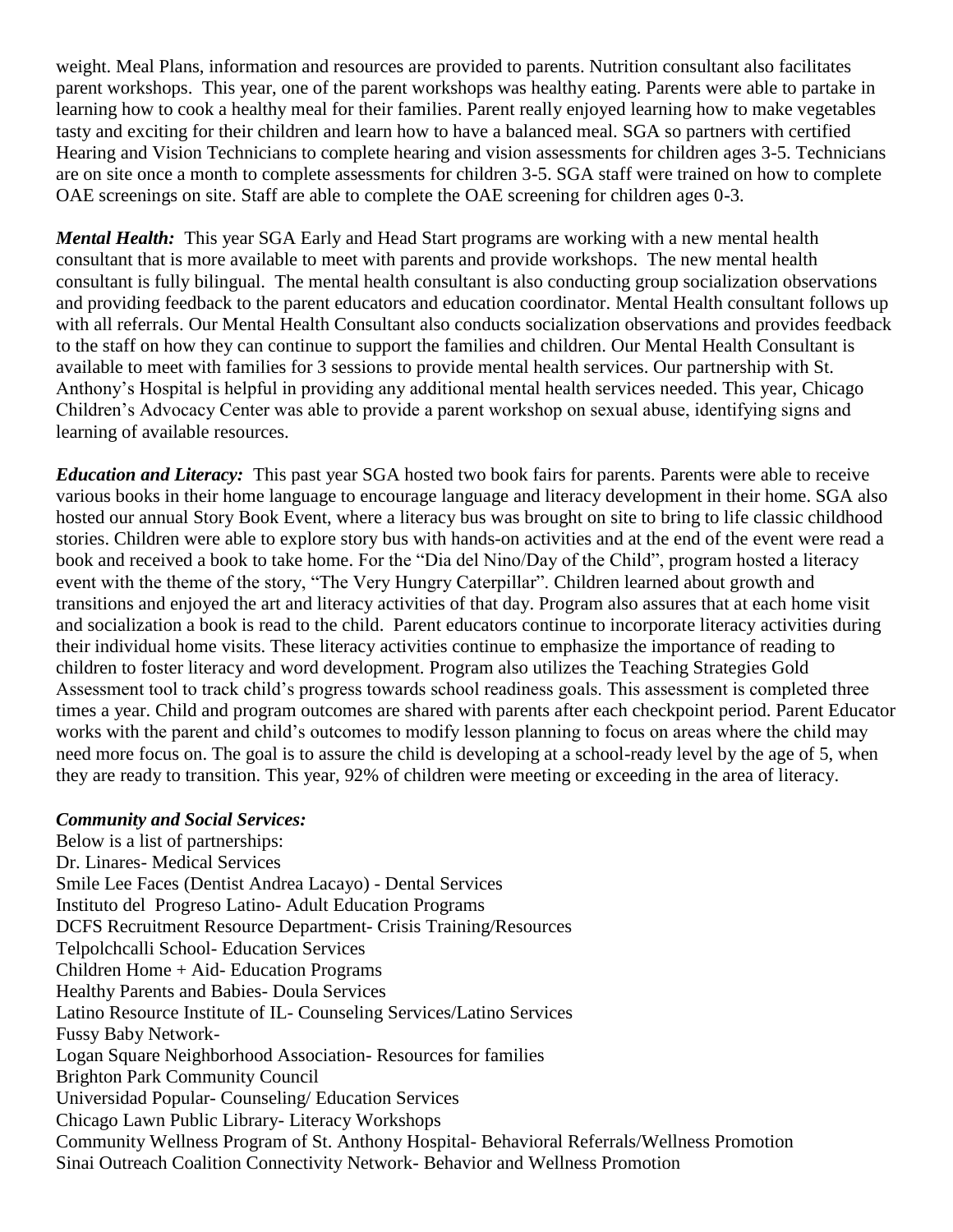Ideas Magicas, LLS- Mental Health Services CFC Agencies/CPS/LEA- Early Intervention Services Heartland Human Care Services- Domestic Violence Services Davis Health & Wellness Clinic with UIC- Medical Services

*Other Community-related Education:* Internally SGA has a program called WIOA that provides youth opportunities to find employment as well as obtain a credential or GED. We have referred families to this program from our early and head start programs.

*Parent Committee Meetings:* SGA has an active Parent Advisory Committee that meets monthly to provide oversight and guidance on SGA's E & HS programs. The Parent Advisory Committee has elected officials including President, Vice President and Secretary. Additionally, two representatives were nominated as Policy Council representatives for the Grantee. This year, they have participated in training on their roles in the policy council meetings at the Ounce. The president has supported the program in interviewing and hiring staff, program approvals of content area service plans; results of the self- assessment. The president of the parent advisory meeting also conducts the parent meetings. New members are elected every school year.

*Other special gatherings or activities:* SGA now has a vehicle to transport families to group socializations, parent trainings, and appointments with doctors or evaluations in CPS. SGA also hosted the end of the year celebration for both early and head start programs. The children that were graduating participated in the end of the year celebration. SGA also hosted their winter celebration. All children enrolled in the early and head start programs were given a toy during the winter celebration. SGA also hosted a back to school event to provide back packs and school supplies to participants of SGA's programming.

### **Kindergarten Readiness**

### *Special Efforts to Prepare Children for Kindergarten:*

SGA's Early Head Start & Head Start programs utilized the research-based Parents As Teachers curriculum in its work with infants, toddlers and their families. This model emphasizes the importance of the parent as the child's first teacher and the home environment as a nurturing space for infants and toddlers to learn and grow through nurturing play and self-care routines. The E  $\&$  HS programs screen all children for developmental delays and provide appropriate referrals and interventions to help children "get on track" once they enter preschool and kindergarten. Early detection of developmental delays is one of the best ways to help prepare children for school. Finally, the E &HS programs help support the social-emotional development of infants and toddlers by working with parents to set appropriate boundaries and positive discipline techniques to teach children self- regulation and control. This past school year the mental health consultant provided training on the development of social emotional skills in children.

### *Transition Activities to Promote Kindergarten Readiness:*

SGA provides group socialization activities to help children integrate and interact with other infants and toddlers and teach them to work in a shared environment. Children utilize the skills they are learning in their home visits and incorporate them in a group setting. Parents are provided an opportunity to network, gain additional resources, and observe their children in a social setting.